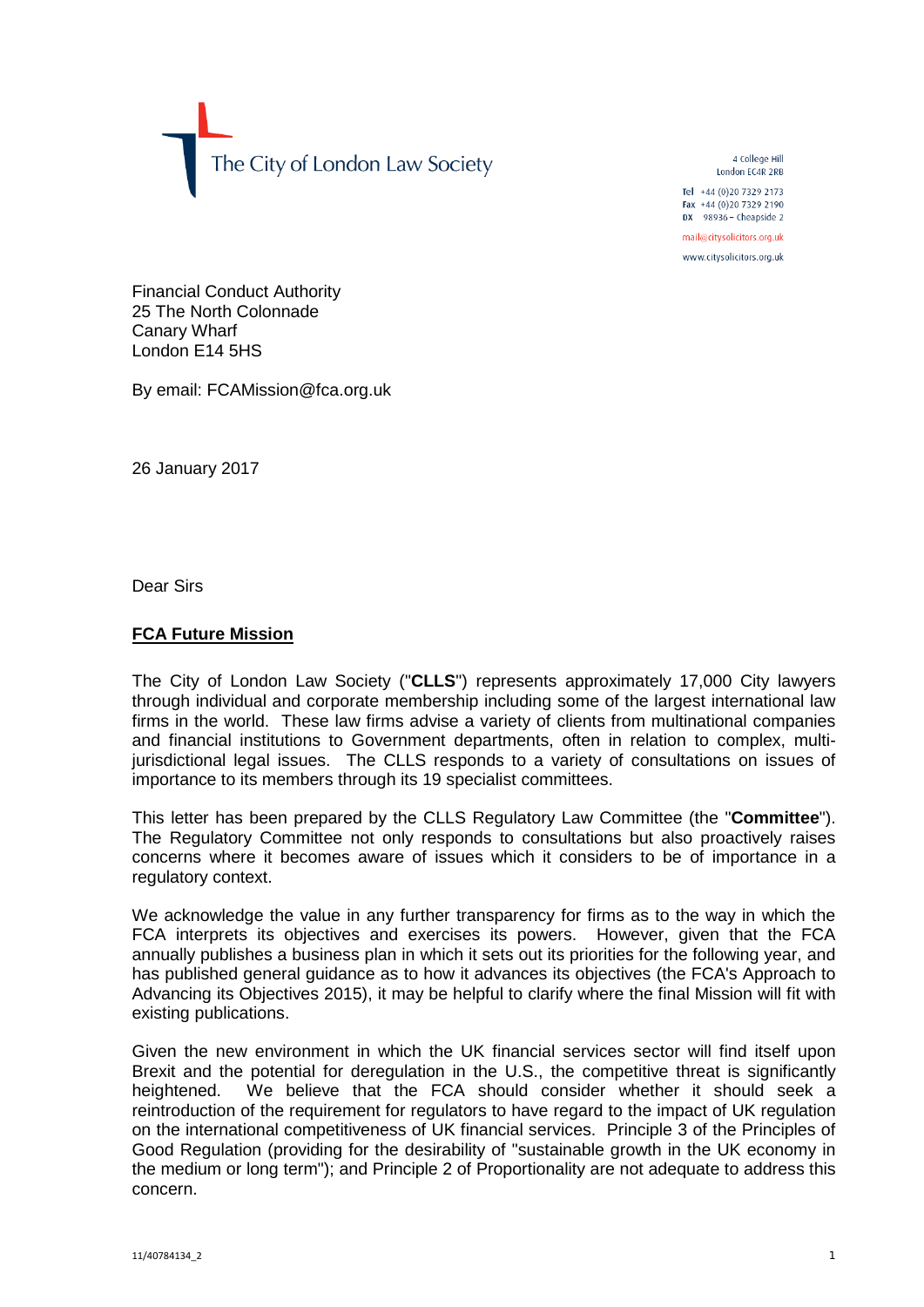## *Q11 – would a duty of care help ensure that financial markets function well?*

We respond to this question by reference to the three elements identified in the FCA's *Our Future Mission.*

1. *In the Consumer Panel's view, 'consumers can only reasonably be expected to take responsibility for their decisions where firms have exercised a duty of care.' The scope of the duty on firms, and whether it would extend beyond a duty to use reasonable skill and care in a firm's dealings with its customers, would need to be explored. A result of introducing a 'duty of care' might be to strengthen consumers' ability to take action in the courts if there has been a breach of FCA rules or to increase the use of class actions.*

We consider that the creation of a directly enforceable duty of care is unnecessary for the following reasons:

- a) **Overlap with a regulatory requirement:** the FCA is required to secure an appropriate degree of protection for consumers having regard (among other matters) to the principles that providers of regulated financial services should provide consumers with an appropriate level of care in light of their capabilities and the risk of the transaction, while consumers should take responsibility for their decisions (section 1C FSMA). We consider that the protection of consumers is an objective best achieved by the FCA through the exercise of its rulemaking and supervisory functions and not by creating an additional (and we argue duplicative and impracticable) duty directly owed by firms to their customers.
- b) **Duplication of a rulebook requirement:** a private person who suffers loss in consequence of a firm's breach of certain of the PRA's or the FCA's rules, for example Conduct of Business Rules, can bring a claim against the firm for damages based on breach of statutory duty (section 138D FSMA). These directly enforceable rules contain most if not all of the elements that could be covered by the creation of a duty of care. The courts have recognised that the existence of rules such as COBS does not give rise to a duty of care at common law because the section 138D remedy removes the need for the imposition of a separate common law duty.<sup>[1](#page-1-0)</sup>
- c) **Duplication of an existing legal requirement**: a firm already owes a directly enforceable duty of care to a customer in contract – the implied duty of reasonable care and skill – and also in tort.
- d) **Enforcement**: a duty of care would be enforced by the courts, and current experience is that the vast majority of claims are dealt with by the Ombudsman service. It is unlikely that many customers take advantage of a new remedy that required enforcement at their expense in a court of law to the exclusion of a free and informal remedy providing coverage up to £150,000.
- 2. *We have argued previously that a duty of care is unnecessary, as the FCA Principles are themselves FCA rules, and they include an obligation on firms to treat customers*  fairly. This remains our view. However, we recognise that customers cannot currently *bring civil claims based on an alleged breach of Principle 6 (the duty to treat customers fairly) alone …*

We agree that a duty of care is unnecessary in relation to the Principles for two main reasons:

a) **Impracticability of enforcement:** we do not consider that it would be practicable for a customer to bring an action for, for instance, breach of Principle 6. In our view

<span id="page-1-0"></span> $1$  Green & Rowley v The Royal Bank of Scotland plc [2013] EWCA Civ 1197. See also X (Minors) Appellants v Bedfordshire County Council Respondents [1995] 3 WLR 152.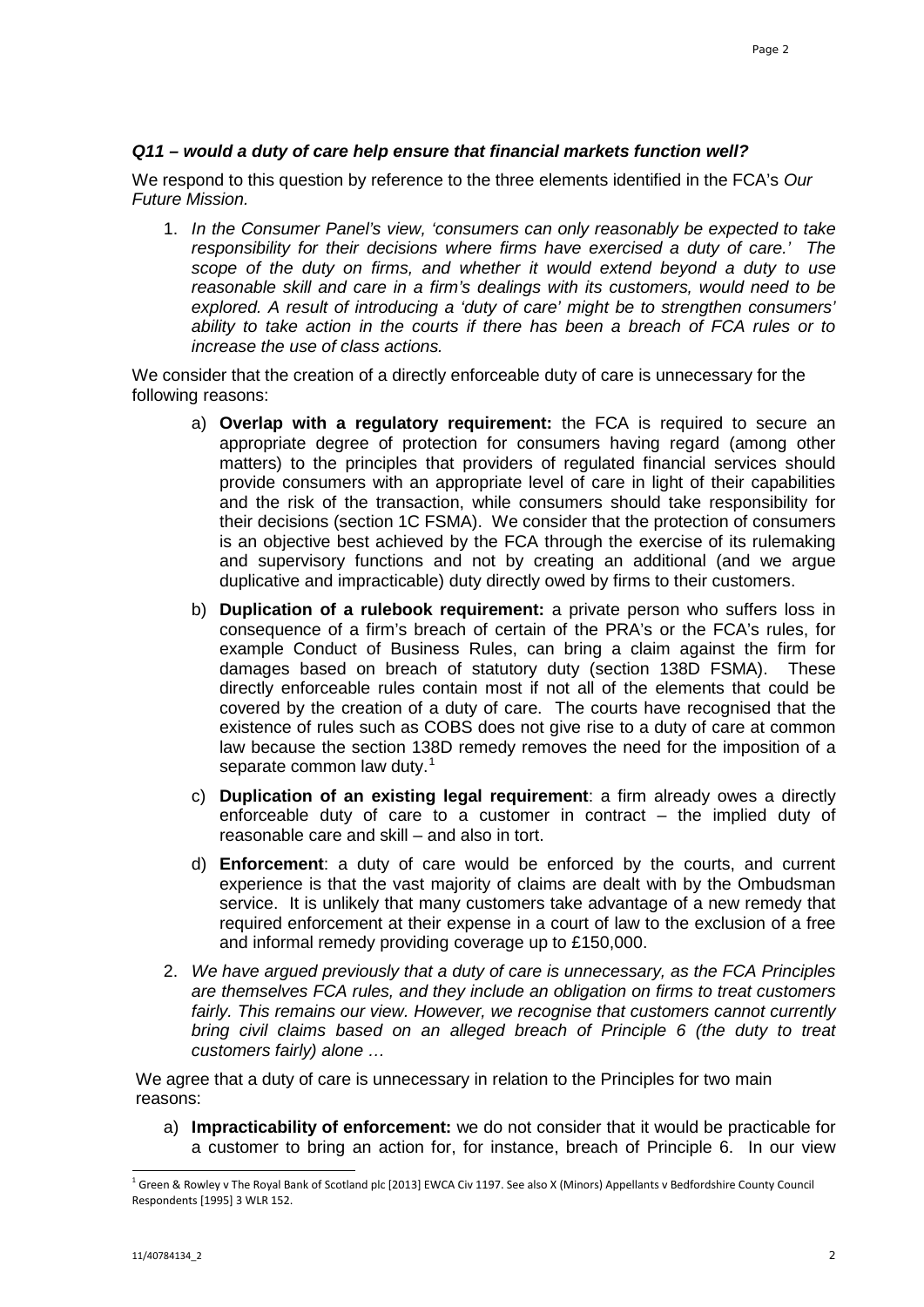PRIN6 is less susceptible to direct enforcement than, for example, a breach of COBS. This is because COBS (and the other conduct of business rules) generally contains rules of direct application to a customer, such requiring disclosure or the achievement of best execution, which are directly observable by the customer. In contrast, breach of a rule or principle directed to the achievement of higher level requirements,

- i. Is less detectable by a customer;
- ii. May involve consideration of regulatory policy decisions (such as what may or may not be fair, and for which no detailed rules have been established); and
- iii. May require detailed investigation or benchmarking in order to be substantiated, which are functions better performed by a regulator than tackled by a customer.

Considerations of this nature may underlie the decision that breach of SYSC (and possibly also the capital rules) are not actionable under section 138D FSMA.

- b) **This objective is already attained:** the FCA already effectively enforces the requirement that a firm treats its customers fairly. The following cases demonstrate that the FCA is an effective enforcer of the TCF requirement across a wide spectrum of systemic and customer-specific breaches. This in our view indicates that customers are already protected adequately, and that little would be gained from the creation of a directly enforceable TCF right.
	- i. **Inappropriate sales process**—using pressurized sales tactics;<sup>[2](#page-2-0)</sup> operating an unfair sales process or a sales strategy that encouraged mis-selling;<sup>[3](#page-2-1)</sup>
	- ii. **Remuneration**—operating a remuneration policy that encouraged mis-selling;<sup>[4](#page-2-2)</sup>
	- iii. **Unfair terms**—relying on an unfair contract term to customers' detriment;<sup>[5](#page-2-3)</sup>
	- iv. **Product development**—operating a poor product development process:<sup>[6](#page-2-4)</sup>
	- v. **Unsuitable recommendations**—making unsuitable recommendations;[7](#page-2-5)
	- vi. **Misleading communications**—issuing misleading customer communications:<sup>[8](#page-2-6)</sup>
	- vii. **Complaints handling**—failing to handle complaints properly;[9](#page-2-7)
	- viii. **Hidden charges**—making hidden charges or wrongly retaining benefits due to customers: $10$
	- ix. **Weak controls**—exposing customers to the risk through generally weak controls.[11](#page-2-9)

<span id="page-2-0"></span><sup>2</sup> Final Notices: Square Mile Securities (January 2008); Falcon Securities UK (January 2010); Card Protection Plan (November 2012).

<span id="page-2-1"></span> $3$  Final Notices: Swinton Group (July 2013); Stonebridge International Insurance (July 2014).

<span id="page-2-3"></span><span id="page-2-2"></span><sup>&</sup>lt;sup>4</sup> Final Notice: Square Mile Securities (January 2008).<br><sup>5</sup> Final Notice: Card Protection Plan (November 2012).

Final Notice: Swinton Group (July 2013).

<span id="page-2-5"></span><span id="page-2-4"></span> $^7$  Final Notices: Square Mile Securities (January 2008); Pacific Continental Securities (January 2009).

<sup>8</sup> Final Notice: Clydesdale Bank (September 2013).

<span id="page-2-7"></span><span id="page-2-6"></span> $9$  Final Notices: Friends Provident Life & Pensions (15 December 2003); Guardian Assurance (January 2006); Bank of Scotland (May 2011); Cooperative Bank (January 2013); UBS AG (February 2013); Policy Administration Services (July 2013); Homeserve Membership (February 2014); Lloyds Bank plc, Bank of Scotland plc and Black Horse Limited (4 June 2015).

<span id="page-2-8"></span><sup>&</sup>lt;sup>10</sup> Final Notices: State Street Bank Europe & State Street Global Markets International (January 2014); Forex Capital Markets & FXCM Securities (February 2014).

<span id="page-2-9"></span><sup>&</sup>lt;sup>11</sup> Final Notice: Combined Insurance Company of America (December 2011).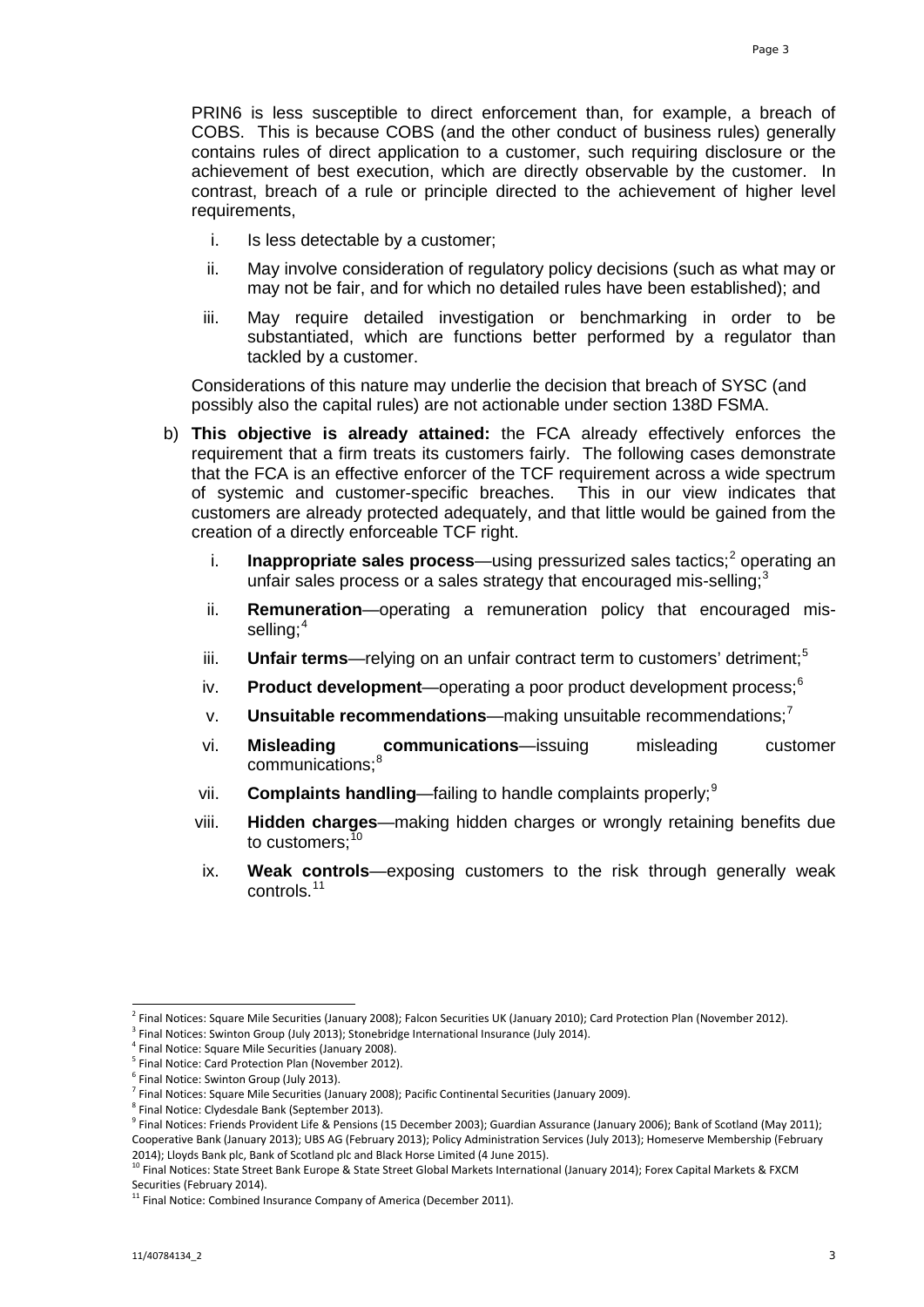3. *We would also welcome views on whether such a duty could help to define the respective responsibilities of product providers and intermediaries or advisers responsible for the sale of the products.*

The responsibilities of product providers and distributors will be defined in the contractual and procedural arrangements between them. The regulator can set out its expectations, which the FSA did on a number of occasions,<sup>[12](#page-3-0)</sup> and which the ESFS is now addressing through the issue of a series of guidelines.<sup>13</sup> The FCA has also taken enforcement action against firms that have failed adequately to discharge these requirements.<sup>14</sup> We consider that these responsibilities are adequately defined and – for the same reasons as given in relation to the direct enforceability of PRIN6 – are best enforced by the regulator.

If you would find it helpful to discuss any of these comments then we would be happy to do so. Please contact Karen Anderson by telephone on +44 (0) 20 7466 2404 or by email at [Karen.Anderson@hsf.com](mailto:Karen.Anderson@hsf.com) in the first instance.

Yours faithfully

Cancida

**Karen Anderson** *Chair, CLLS Regulatory Law Committee*

© CITY OF LONDON LAW SOCIETY 2017

All rights reserved. This paper has been prepared as part of a consultation process. Its contents should not be taken as legal advice in relation to a particular situation or transaction.

<span id="page-3-0"></span><sup>&</sup>lt;sup>12</sup> For example PS07/11: Responsibilities of providers and distributors for the fair treatment of customers (July 2007); Treating Customers Fairly (TCF) in product design (July 2007); PS 07/11 Regulatory Guide—The Responsibilities of Providers and Distributors for the Fair Treatment of Customers (RPPD) (July 2007)

 $13$  For example ESMA: Draft guidelines on MiFID II product governance requirements (October 2016)

<span id="page-3-2"></span><span id="page-3-1"></span> $14$  For example Final Notices Credit Suisse & Yorkshire Building Society 16 June 2014